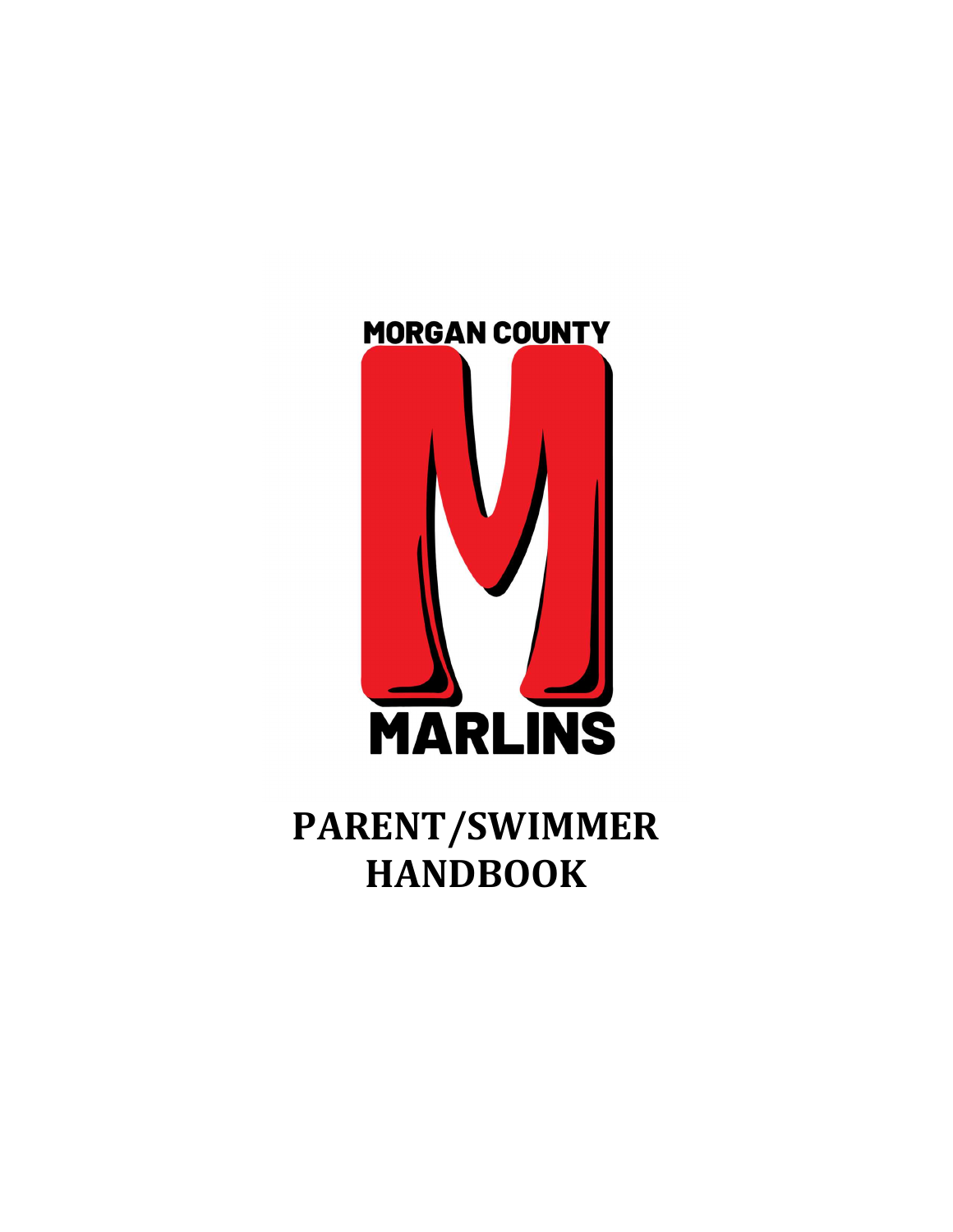# TABLE OF CONTENTS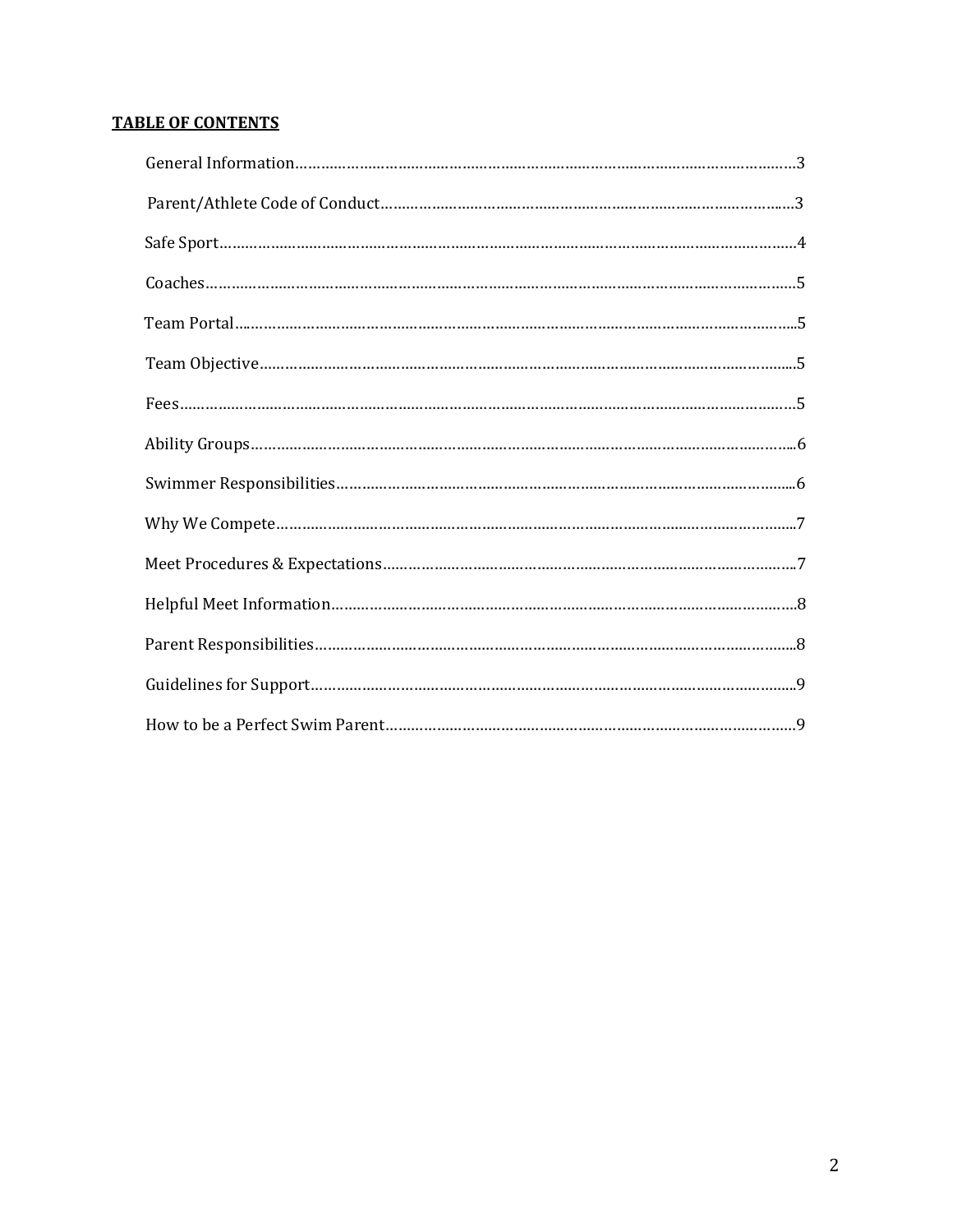#### GENERAL INFORMATION:

Mission Statement: "To provide quality recreation level competitive swimming where fun, sportsmanship and skills development are taught in a safe and enjoyable environment."

We are a competitive team owned and operated by Morgan County Parks and Recreation Department, and not ran by a parent board. All team rules and policies are setup and governed by Morgan County Parks and Recreation Services. During the Fall and Spring, we participate in swim meets sanctioned by USA Swimming, and in the Summer, Georgia Parks and Recreation Association swim meets. These meets are hosted throughout the state of Georgia. The USA team itself is an annual member of USA Swimming, as are all its athletes and coaches.

We host practices at the Morgan County Aquatic Center—practice times are based on the swimmer's ability and commitment.

#### CODE OF CONDUCT:

The following **Parent Code of Conduct** is in accordance with recommendations made by Morgan County Parks and Recreation Services, USA Swimming, and the American Swim Coaches Association. Ultimately, the goal of such code is to ensure a positive environment for the development of your swimmer(s). In addition, our intentions are not only to ensure a swimmer's individual development but also to promote a positive and encouraging team atmosphere for all abilities. *Parent/Athlete* Code of Conduct agreements attached.

#### SAFE SPORT: IMPORTANT UPDATES EFFECTIVE SEPTEMBER 1. 2021

USA Swimming, Morgan County Parks and Recreation Services/Aquatic Center are committed to raising awareness about prevention of abuse in the sport. We believe that all swimmers should enjoy a fun, healthy, safe environment in the sport of swimming. USA Swimming has developed a program called Safe Sport.

Our training tools will help you:

- Understand the scope and effects of abuse in sport
- Recognize the signs of grooming behavior and boundary violations
- Understand how to establish boundaries and protect against false allegations
- Know how to react and report when you suspect abuse

A list of recommended trainings and resources for athletes & parents is available on our website, www.morgancountyga.gov under the Aquatics tab, Marlins Swim Team. Adult athletes 18 and over are not permitted to compete until the required Athlete Protection Training for USA Swimming Adults is completed. Adult non- athletes are not permitted to volunteer or interact with minor swim team members until the Athlete Protection Training for non-members is completed. For additional information and questions contact USA Swimming.

Please note that there are several ways to report a concern or file a report:

- USA Swimming (719) 866-4578 Deal with a Safe Sport Concern
- U.S. Center for Safe Sport to make a report. Use the online reporting form, call (720) 524- 5640 or find more information at www.uscenterforsafesport.org
- Aquatic Coordinator/Head Coach Missy Mauldin (706-474-2979) or mmauldin@morgancountyga.gov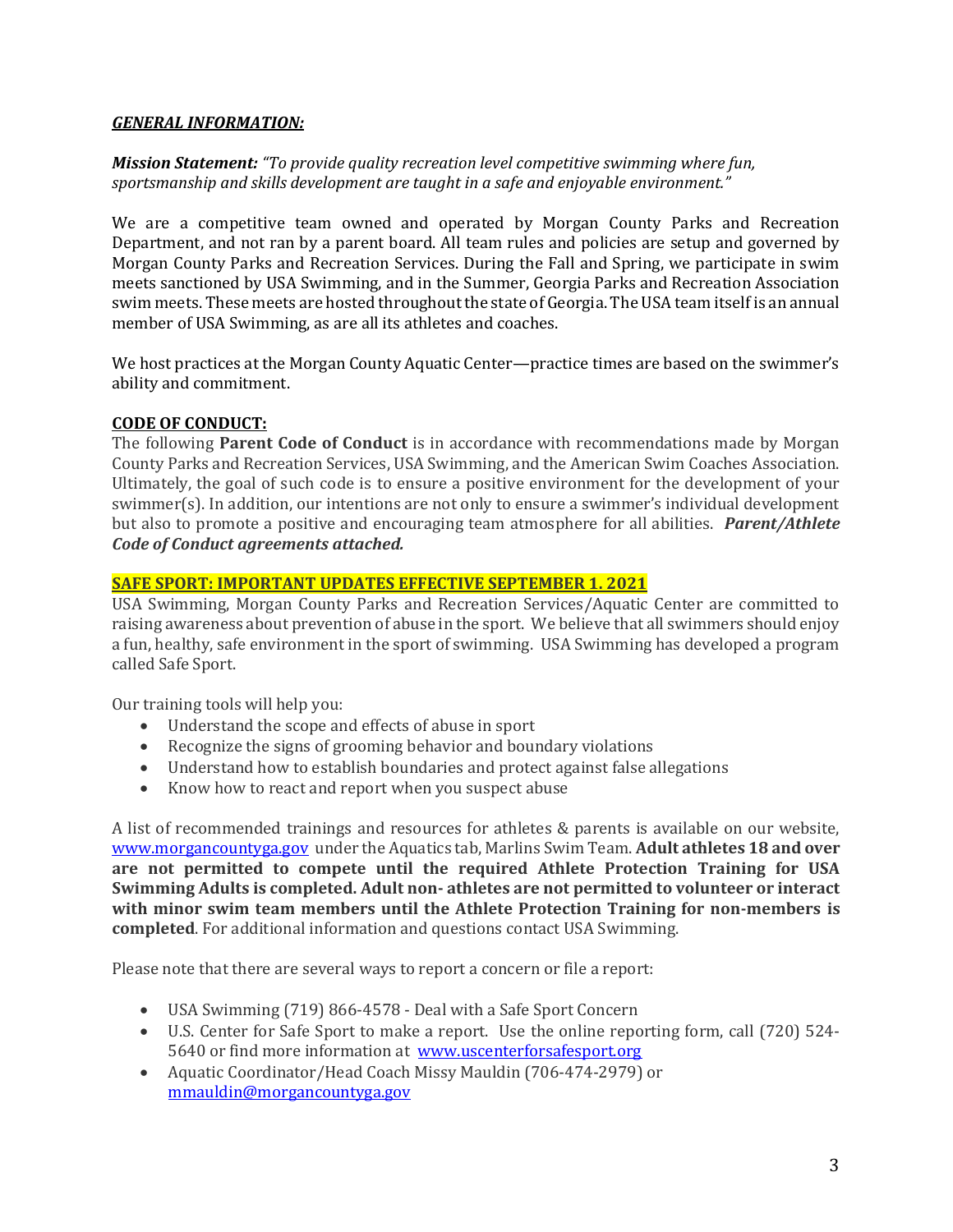#### COACHES: MISSY MAULDIN: Aquatic Coordinator, Head Coach TOM HANSON: Age group coach/all ability groups RACHEL WOOD: Age group coach 6-12

# TEAM COMMUNICATION

Marlins USAS and Developmental Non-competitive schedule changes/cancelations, swim meets, team updates etc., for all ability levels will be communicated through Remind App. Parents who wish to be current on pertinent information download the app and request to join our organization. Morgan County Aquatic Center (division of MCPRS), Morgan County Marlins.

Link: https://www.remind.com/join/caeke49?utm\_medium=ios

PRIVATE Facebook Group (parents who have Facebook accounts notify Coach Missy Mauldin to request an invitation to the group or request to join group via FB search).

Link: https://www.facebook.com/groups/391524709039278/

The private group is closely monitored to prevent unnecessary negativity and/or bullying. . It is mandatory to follow the guidelines of Parent and Athlete Conduct agreements in all comments within the group. Group members who misuse the group for purposes other than intended for team operations will be removed from the group as well as disciplinary action including suspension and or expulsion from the swim program.

# TEAM OBJECTIVE:

The Morgan County Marlins Swim Team is a recreational and competitive swimming team offering year-round instruction, training, and competition to children ages 6-18. The program is available to help develop successful people, as well as successful swimmers. To help meet these goals, the following team objectives have been determined:

- To provide physical fitness and conditioning as well as the opportunity to develop a positive self-image through organized and motivating practice sessions.
- To provide an environment for self-improvement and goal achievement through hard work, dedication, and self-discipline.
- To promote the ideas of integrity, good sportsmanship and team loyalty through competition for swimmers of all ages and levels of proficiency.
- To develop a family oriented swim team where swimmers and parents work together to provide a fun, safe, and enriching environment with the support of an experienced organization.

#### SWIMMING FEES:

Fees are due the 1<sup>st</sup> of the month. Any fees paid after the 10<sup>th</sup> are considered past due and are subject to a \$10 late fee PER SWIMMER. In addition to the monthly fee for USAS members, an annual fee of \$80 must be paid. This fee is paid in September, or the swimmer's first month on the team for that year (September-July represents "one year"). The \$80 fee pays for one-year membership in USA Swimming and a Marlins swim cap.

- 2 Day Swimmers \$45/month
- 3 Day Swimmers \$65/month
- Meet Fees additional fees per meet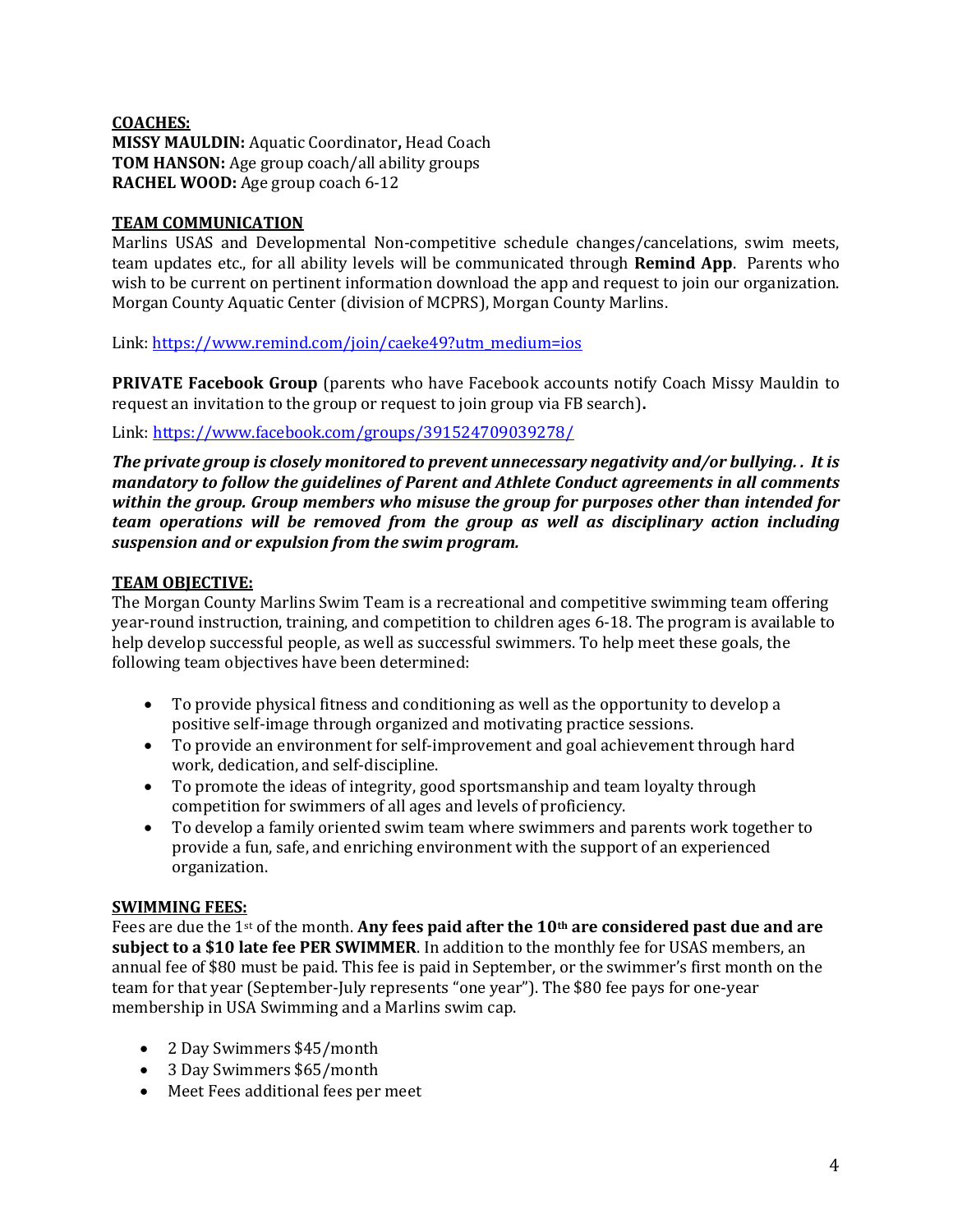# ABILITY GROUPS:

- $\bullet$  (ages 6-12) are relatively new to the team. They will be introduced to the competitive swimming techniques and rules. Swimmers will learn and practice basic mechanics of the four competitive strokes. Practice will be every T/TH, 4-5. Equipment required: Goggles (we recommend swimmers bring personal fins, pull buoys)
- (Grade 3 & Younger) are young swimmers who have competitive swimming experience. They will continue to learn the four strokes and begin working on diving and flip turns. Practice will be T/Th 4-5. Equipment required: Goggles (we recommend swimmers bring personal fins, pull buoys and kick boards)
- (Grades 4-8) are swimmers who have developed fundamental skills but are still working on endurance. These swimmers know their strokes and are beginning to work on speed and will continue to work on flip turns, dives, reading a pace clock and reading a swim workout. Practice will be T/Th 4-5. Equipment required: Fins, Pull Buoy and Goggles,
- (Grades 6-8) know their strokes, have developed speed and are working on further endurance. Swimmers will continue to practice basic mechanics of the four competitive strokes, speed, turns, finishes, and reading the pace clock/swim workout. Emphasis will be placed on team building. Practices will be M/T/Th 5:30-7. Equipment required: Fins, Pull Buoy and Goggles
- (Grades 9-12) have demonstrated a total commitment to the sport and to a serious level of competition. These swimmers exhibit a high level of competency in the four competitive strokes and train with an emphasis on endurance, pace, and stroke technique refinement. Practice will be M/T/Th 5:30-7

Swimmers are placed in practice lanes determined by their level of skills and personal goals in the pool. Both Noncompetitive and competitive swimmers may swim in combined lanes. In the event younger swimmers are capable to safely swim up in an older practice group they will do so. Coaches and staff have the authority to regroup swimmers when necessary.

#### SWIMMER RESPONSIBILITIES:

Swim Team members will need the following:

- Practice Suit: this is a suit worn during practice. This can also be the same suit that the swimmer wears for competition, but most serious swimmers keep their suits separate as competition suits can become quite pricey.
- Competition/Team Suit: currently designing new team suit and caps
- Swim Cap: both male and female swimmers use swim caps. A silicone Morgan County Marlins Swim Team cap is provided when each swimmer is first registered, additional caps can be purchased for \$12. During competition it is required that swimmers wear a Morgan County Marlins swim cap
- Goggles
- Swim Equipment: Elite/Senior, Gold A & B swimmers are required to provide their own fins and pull buoys.
- Water Bottle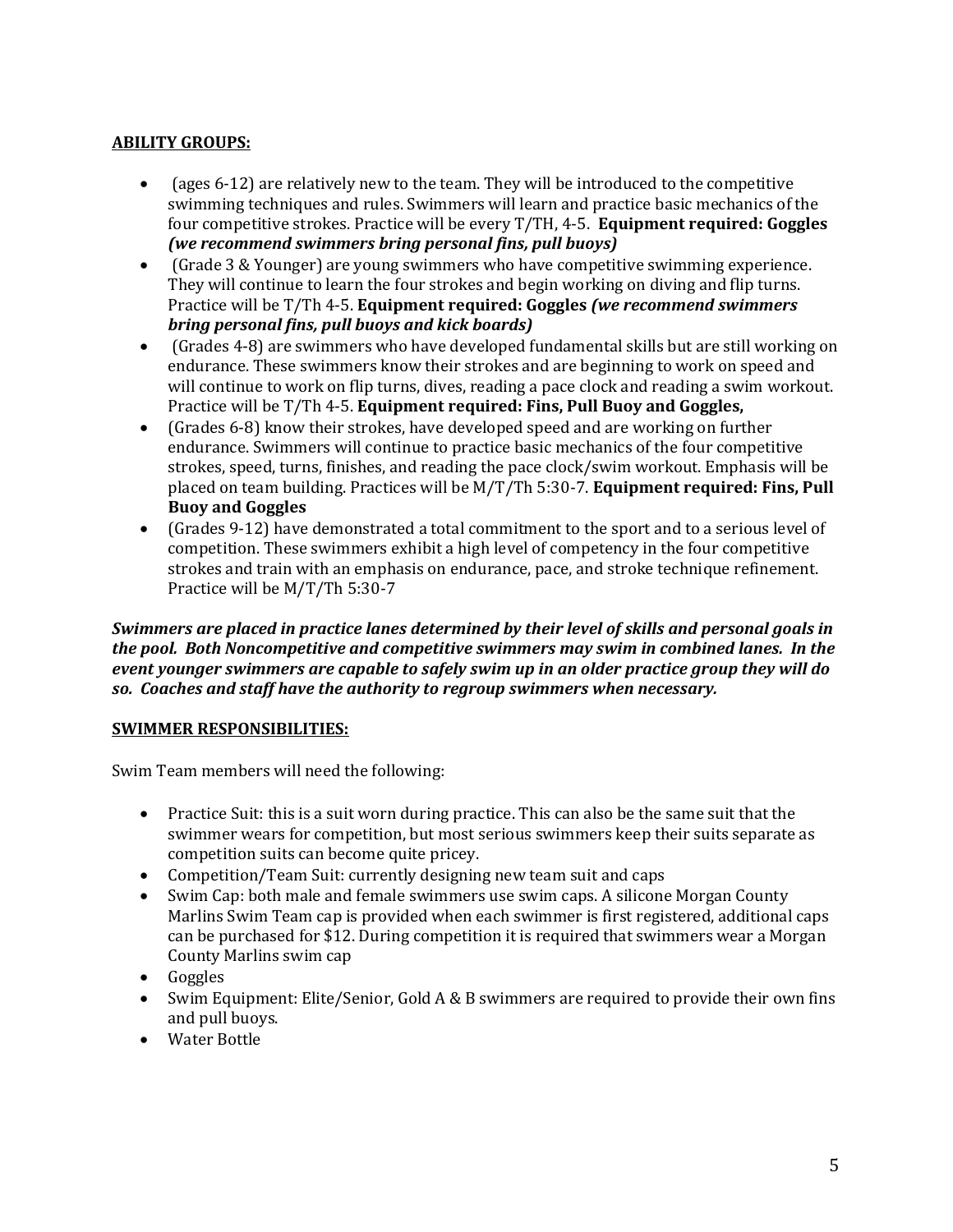#### WHY WE COMPETE:

We attempt to provide challenging and success-oriented competitive situations for swimmers of all ages and abilities. The following policies outline our philosophy about competition:

- We emphasize competition with oneself. Winning ribbons, medals, and setting records is not our main goal. The individual's improvement is our primary objective.
- Sportsmanlike behavior is of equal importance to improved performance. Team spirit, respect for officials and opponents, determined effort, and mature attitudes are examples of behavior valued and praised by the coaching staff.
- Swimmers are taught to set realistic yet challenging goals for meets and to relate those goals in practice in an effort to direct their training efforts.
- Swimmers are encouraged to compete in all swimming events and strokes. This policy promotes versatility and encourages the swimmer to explore his/her potential in the wide range of events offered in competitive swimming.

#### SWIM MEETS AND MEET PROCEDURES:

All swimmers should be able to pack their own gear for a swim meet. The following is a check list of items to bring to the meet:

- Competition Suit
- Team swim cap
- Goggles (multiple)
- Towel(s)
- Poolside shoes or sandals
- Nutritious snacks and drinks

Swimmers may want to bring a blanket or pillow as well as something to entertain themselves with (books, magazines, iPod, etc.) between events. Parents may wish to bring chairs and something entertaining as well. Some sites have space outside to set up a canopy/tent for relaxing between swims.

#### MEET EXPECTATIONS:

- If you have to miss a meet, leave early or arrive late, inform the coach
- Arrive at the meet 15 minutes prior to the scheduled team warm-up period. One of the coaches will direct the warm-up
- Wear the official Morgan County Marlins Swim Team cap
- Be responsible for getting to the proper location in time for your races
- When not swimming your races, you should be either resting in the team area, talking to your coach, or cheering for your teammates
- Upon completion of swimmer's events and prior to leaving a meet, make sure to CLEAN YOUR AREA!
- Make sure to talk to your coach before and after each race to see what you need to improve on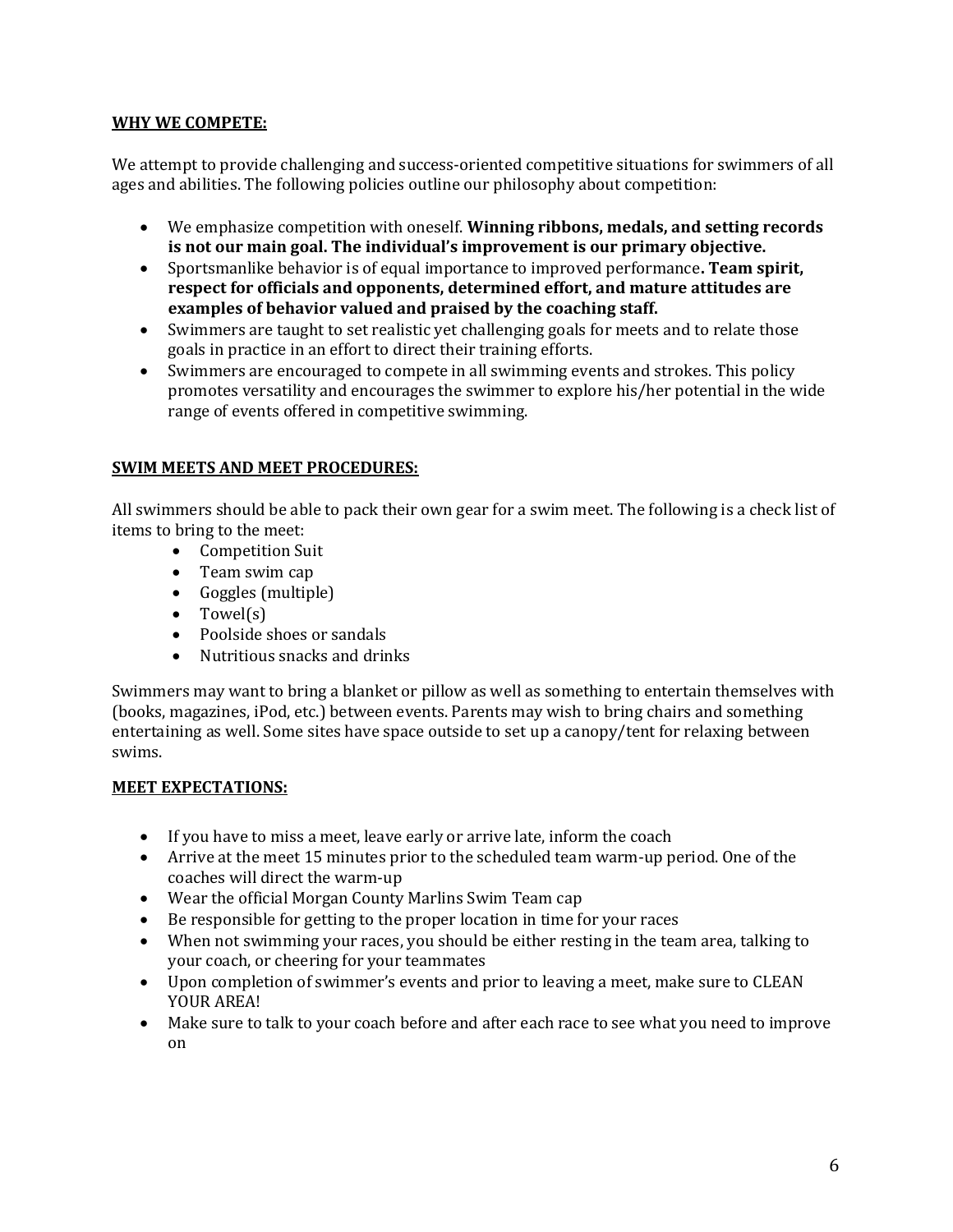#### HELPFUL MEET INFORMATION:

- Many meets are excellent for beginners of all ages. Anyone on the team can compete. If you have questions about your child's readiness to compete or which strokes your child is ready to take to a meet, please talk with the coaches before or after practice.
- At the meet, purchase a "heat sheet." The heat sheet lists all the events at the meet including stoke, distance, heat, and lane. It is helpful to highlight your races (different colors for different members of the family make them easier to find). It is also helpful to use a fine tip Sharpie marker to mark each swimmer's races directly on his/her arm or leg.
- Encourage your swimmer to take responsibility for knowing what his/her events are including the event number, stroke, distance, heat, and lane.
- Some meets require swimmers to go to a bullpen. Listen for bullpen announcements or check the board and report to the bullpen promptly when your event is called. The swimmers will then be placed in order and directed to the blocks at the appropriate time.
- When entered in a relay, know who your teammates are and what order and stroke you are swimming. If you are not sure who your relay teammates are, ask a coach.
- If you feel lost, or uninformed at any time, please ask for help from an experienced swimmer or parent. We were all new once and will be more than happy to answer your questions.
- Results of the events are often posted on site. Swimmers can check their official times, places and points as the meet progresses.

#### PARENT RESPONSIBILITIES

Good parental support is the foundation for a successful swim program. Parents are needed in many areas for the team to function efficiently. Parents of Morgan County Marlins swimmers are required to take an active role in helping the swim team. This includes helping at meets hosted by the Marlins team. Everyone has something to offer; below are some of the guidelines that will help you and your swimmer:

- Keep yourself informed by reading all publications from the team. Check the email address you have on file with the swim team on a regular basis; this is how all information about the team, meets, etc. is spread.
- If you have a special skill and are willing to volunteer that skill to the team, please let us know. Extra help is always welcomed.
- At each home meet, each parent should volunteer at least an hour of his/her time in some area.
- Support the coaches and team with a positive attitude.
- Ensure that your swimmer gets proper rest and nutrition, including a well-balanced diet.
- Please make sure that your swimmer arrives to all workouts and meets on time. If your child is late, he or she will not benefit from a proper warm-up and/or perhaps not receive an important message from the coaches.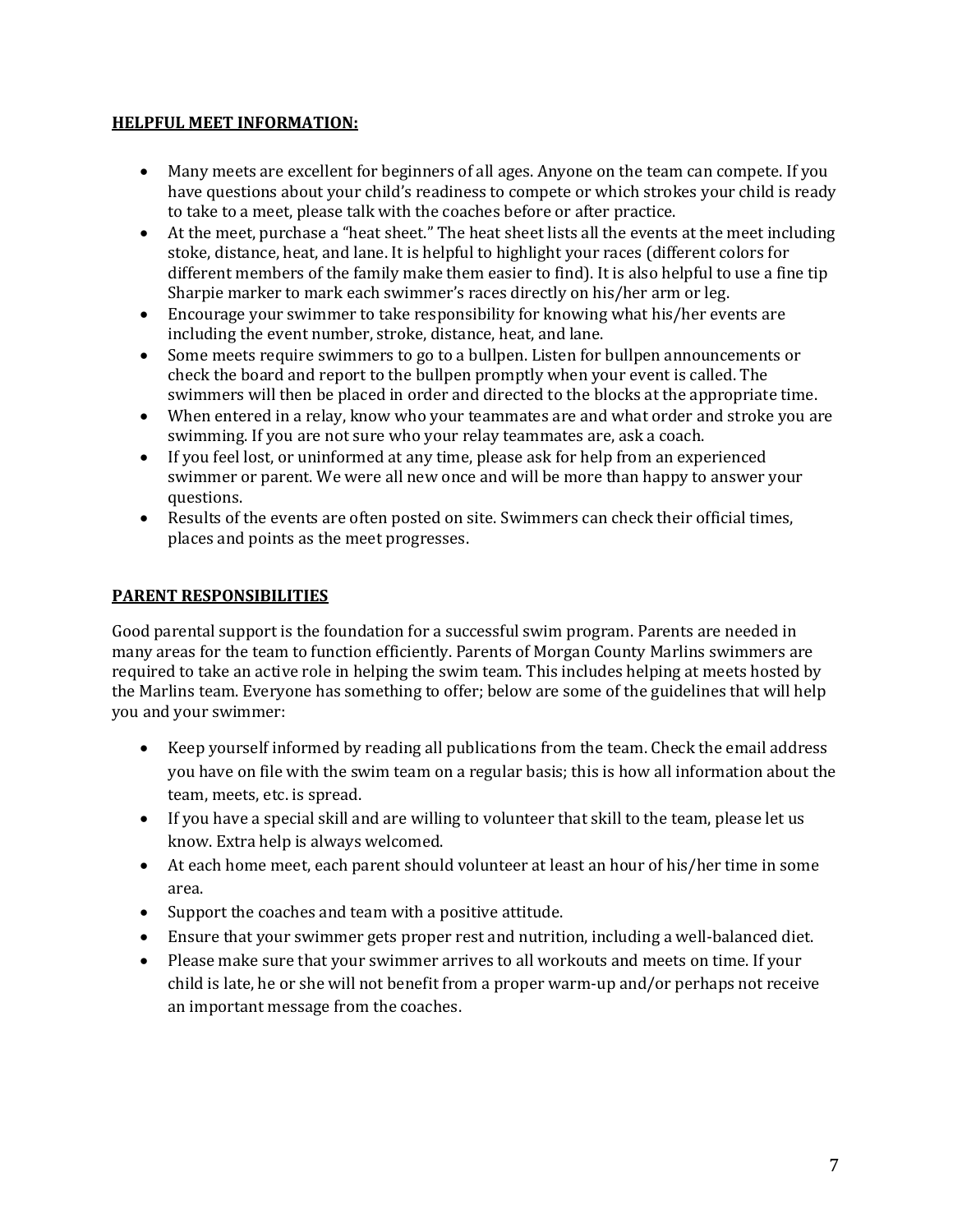# GUIDELINES FOR SUPPORTING YOUR SWIMMER

- Be positive. Help your child look beyond today and toward his/her goals
- Be patient. Swimmers develop at different paces, but all swimmers need time. No matter how your child seems to be doing in comparison to other swimmers, don't push. When he/she is ready, the big improvement will come.
- Never "bug" your swimmer about his or her swimming. It will only irritate your child.
- Be a follower, not a leader. Your swimmer will perform as well as he/she wants to, not as either you or we, the coaches, want.
- Although swimming has a strong individual element, your child is, most of all, part of a team that we hope will become part of your family.
- The single most important thing you can do for your child is to help him/her develop a strong sense of sportsmanship and a positive self-image. With your help, this will be swimming's best benefit for your child.

# HOW TO BE A PERFECT SWIMMING PARENT

- Don't try to talk to the coaches while they are conducting a workout. Consider the pool deck a classroom. If a coach is not talking to the swimmers, he/she is thinking, watching, and analyzing. If you need to ask questions about meet entries, workouts, fundraisers, etc., please talk to the coach before or after practice.
- "The Coach is the Coach." We want your child to relate to his/her coach as soon as possible concerning swimming competition, technique, and training. This relationship and bonding between coach and swimmer produces the best results. When parents interfere with opinions as to how the child should swim, it causes considerable confusion as to who the swimmer should listen to.
- If you choose to watch the teaching and training sessions, you may do so from a distance. Parents are asked to keep their distance from the swimmers. Never talk, signal, wave, or admonish your child while he is in workouts. If you notice a problem, talk to the coach about it by phone or appointment. Never time you child during workouts. If your swimmer has a poor workout, offer encouragement for him/her to swim better at the next one.
- Anything worthwhile usually means sacrifice about the number of hours of practice your child logs each week. Make you swimmer realize that you will support him/her in every way possible.
- If you question any aspect of the swim program, please communicate your concerns with one of the coaches, the Aquatic Coordinator or the Recreation Director.

Our desire is to play a positive role in the development of your athlete(s) in and out of the pool. . Parental/ Guardian involvement is most effective when the bigger picture is the vehicle for a positive experience for entire families. Our goal is to "train for life" while your youth are entrusted to our leadership, a responsibility we do not take lightly. With that in mind, coaches are also held to a high standard to effectively impact the life of your swimmer(s). We are grateful for the opportunity to play a small roll in the lives of every youth in our programs.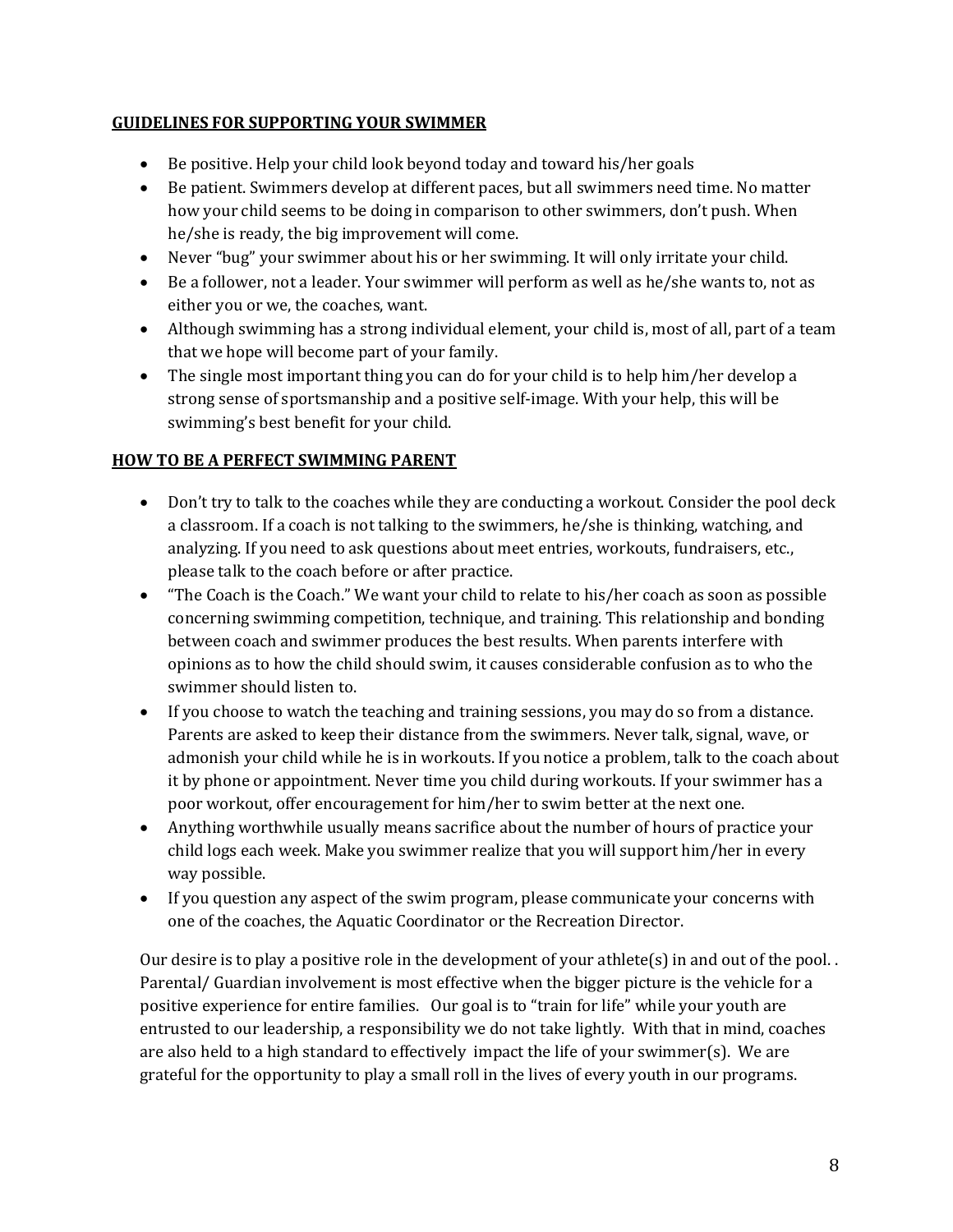# **COMPLIANCE**

Understanding of our team policies, requirements and 18 and older athlete/non-athlete SAFESPORT training is the responsibility of parents. We have an open-door policy for questions concerning the operation of our program. Failure to comply to all aspects of such in the provided Parent Handbook as well as available USA Swimming and GRPA governing bodies guidelines will result in review of team membership and participation. If you have questions, we are happy to address them during normal business hours.

# PARENT/ATHLETE CODE OF CONDUCT AGREEMENTS

- Review Parent Code of Conduct Agreement
- Review Athlete Code of Conduct Agreement with your swimmer (s)
- Sign and return prior to first full practice.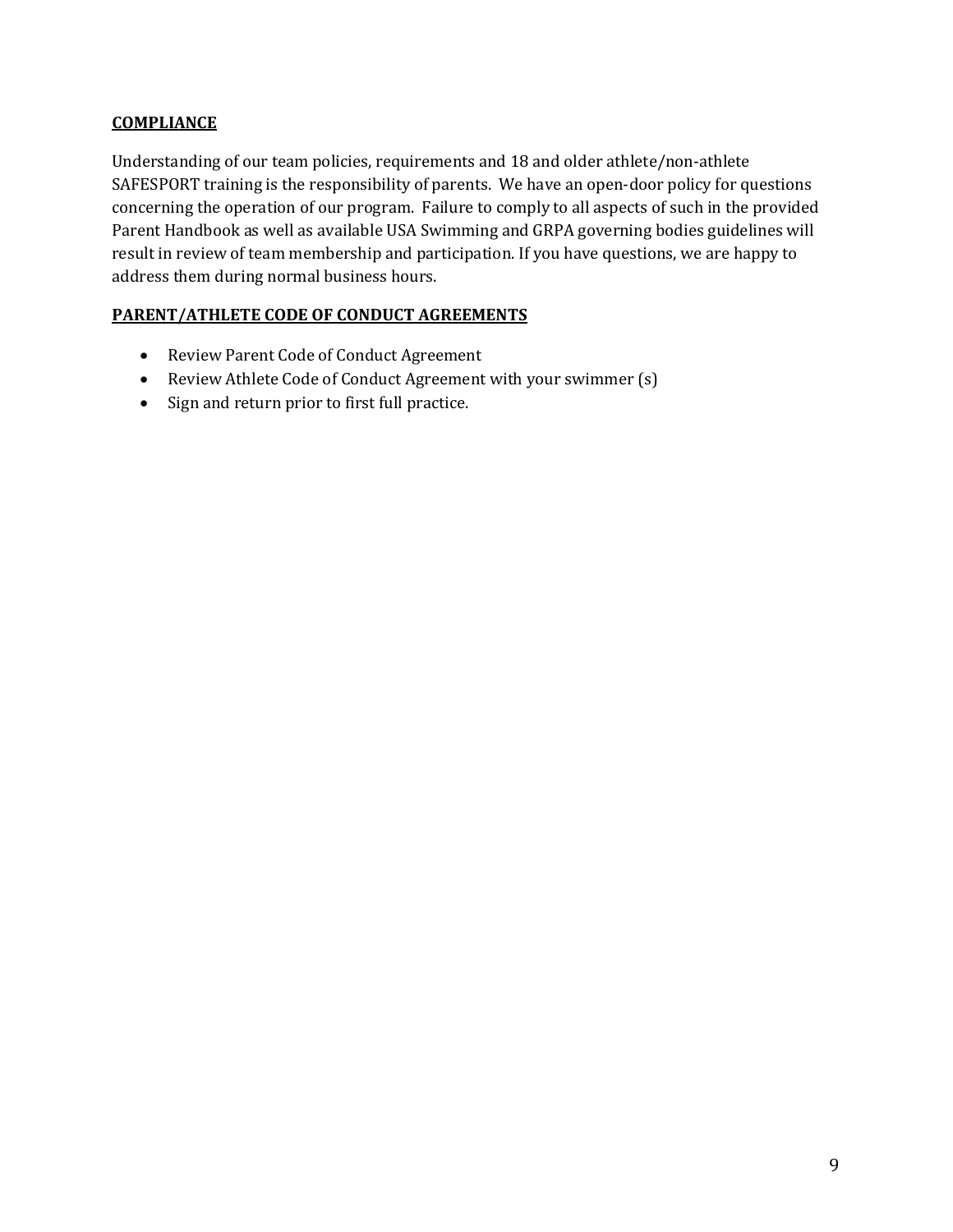# PARENT CODE OF CONDUCT

As a parent of an athlete and a member of the Morgan County Marlins, I will abide by the following guidelines:

- 1. Practice teamwork with all parents, athletes, and coaches by supporting the values of Discipline, Loyalty, Commitment and Hard Work.
- 2. While the coaches value parent input, I agree to defer to the coaching staff during practice and competition.
- 3. Demonstrate good sportsmanship by myself in a manner that earns the respect of my child, other athletes, parents, officials and the coaches at meets and practices.
- 4. Maintain self-control at all times. Know my role.
- 5. As a parent, I understand that criticizing, name-calling, use of abusive language or gestures directed toward the coaches, officials, and/or any participating athlete will not be permitted or tolerated.
- 6. Enjoying involvement with organization by supporting the athletes, coaches and other parents with positive communication and actions.
- 7. During competitions, questions or concerns regarding decisions made by officials are directed to a member of our coaching staff. Parents address officials via the coaching staff only.

SANCTIONS: Should I conduct myself in such a way that brings discredit or discord to the team, the Recreation Department or National Governing Body, I voluntarily subject myself to disciplinary action. The Recreation Department maintains the right to terminate any member with cause in the interest of our vision, mission and objectives.

PARENT/GUARDIAN SIGNATURE:\_\_\_\_\_\_\_\_\_\_\_\_\_\_\_\_\_\_\_\_\_\_\_\_\_\_\_\_\_\_\_\_\_\_\_\_\_\_\_\_\_\_\_\_\_\_\_\_\_\_\_

PARENT/GUARDIAN SIGNATURE:

| DATE: |
|-------|
|       |